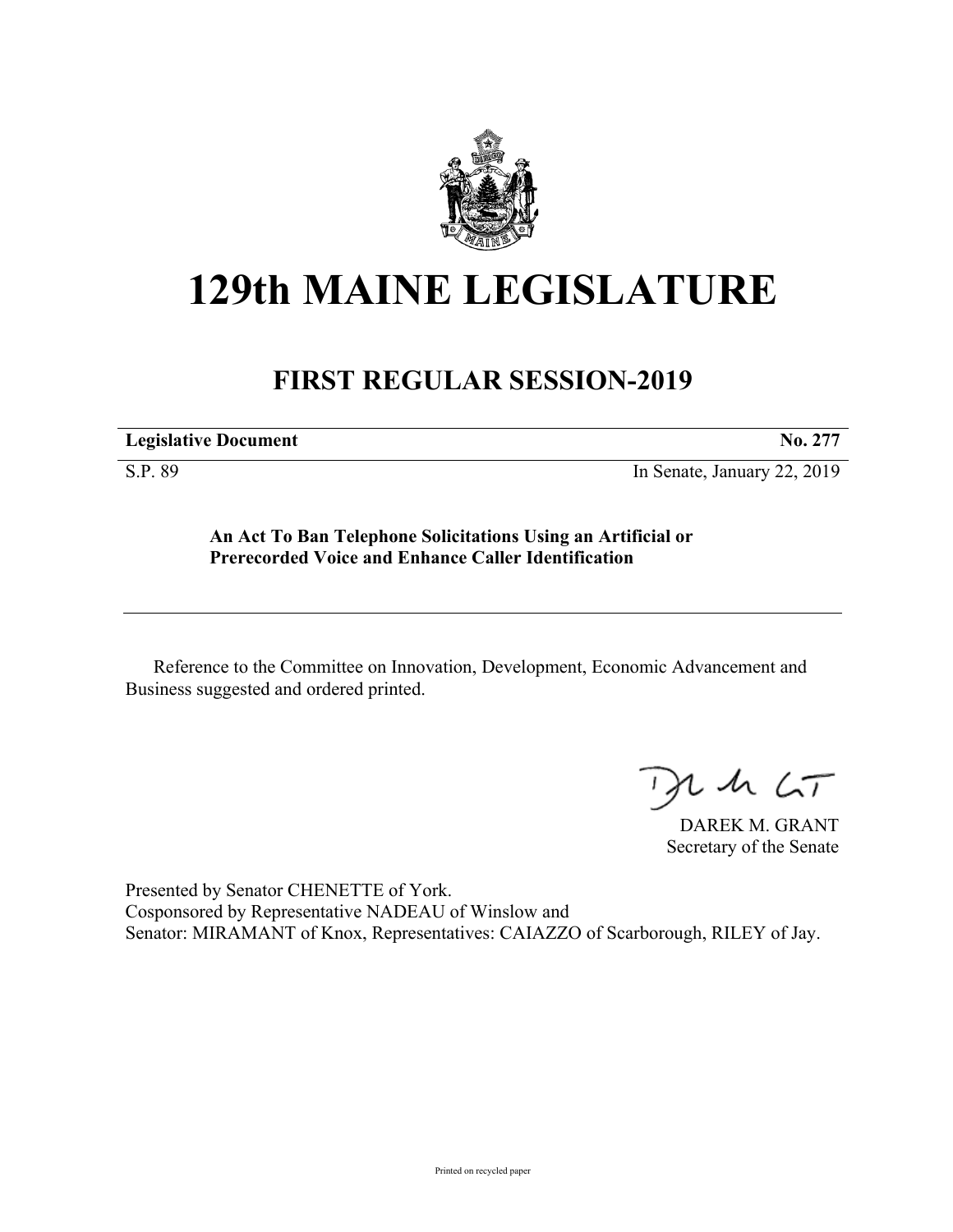| 1        | Be it enacted by the People of the State of Maine as follows:                                                           |
|----------|-------------------------------------------------------------------------------------------------------------------------|
| 2        | Sec. 1. 10 MRSA §1498, sub-§2, as enacted by PL 1989, c. 775, is amended to                                             |
| 3        | read:                                                                                                                   |
| 4        | <b>2. Prohibition.</b> A person may not use an automated telephone calling device or an                                 |
| 5        | artificial or prerecorded voice to make solicitation calls to:                                                          |
| 6        | A. Any emergency telephone numbers in this State including, but not limited to, the                                     |
| 7        | emergency telephone numbers of any hospital, physician, health care facility,                                           |
| 8        | ambulance service, or fire or law enforcement officer or facility;                                                      |
| 9        | B. Any paging or cellular phone within the State; or                                                                    |
| 10       | C. Any unlisted, unpublished, toll-free long distance or direct inward dial telephone                                   |
| 11       | number within the State-; or                                                                                            |
| 12       | D. Any residential telephone number within the State.                                                                   |
| 13       | Sec. 2. 10 MRSA §1498, sub-§6, as enacted by PL 1989, c. 775, is amended to                                             |
| 14       | read:                                                                                                                   |
| 15       | 6. Exceptions. This section does not prohibit the use of an automated telephone                                         |
| 16       | calling device or an artificial or prerecorded voice to:                                                                |
| 17       | A. Inform purchasers of the receipt, availability or delivery of goods or services or                                   |
| 18       | any other pertinent information on the status of any purchased goods or services;                                       |
| 19       | B. Respond to a telephone inquiry initiated by the person to whom the automated                                         |
| 20       | call or call using an artificial or prerecorded voice is directed; or                                                   |
| 21<br>22 | Carry out the duties of any state or local governmental unit- or school<br>C.<br>administrative unit or private school; |
| 23       | D. Deliver an emergency message by a governmental entity; or                                                            |
| 24       | E. Deliver information with the prior express written consent of the recipient of the                                   |
| 25       | call.                                                                                                                   |
| 26       | Sec. 3. 10 MRSA §1499-A, sub-§2, as enacted by PL 2003, c. 70, §1 and                                                   |
| 27       | affected by §2, is repealed and the following enacted in its place:                                                     |
| 28       | <b>2. Prohibition.</b> Except as provided in subsection 3, it is an unfair trade practice, as                           |
| 29       | prohibited by Title 5, section 207, for a seller or telemarketer to:                                                    |
| 30       | A. Fail to transmit or cause to be transmitted the telephone number and, when made                                      |
| 31       | available by the telemarketer's carrier, the name of the telemarketer to any caller                                     |
| 32       | identification service in use by a recipient of a telemarketing call; or                                                |
| 33       | B. Cause misleading information to be transmitted to users of caller identification                                     |
| 34       | services or to otherwise misrepresent or disguise the origin of the telephone                                           |
| 35       | solicitation call.                                                                                                      |